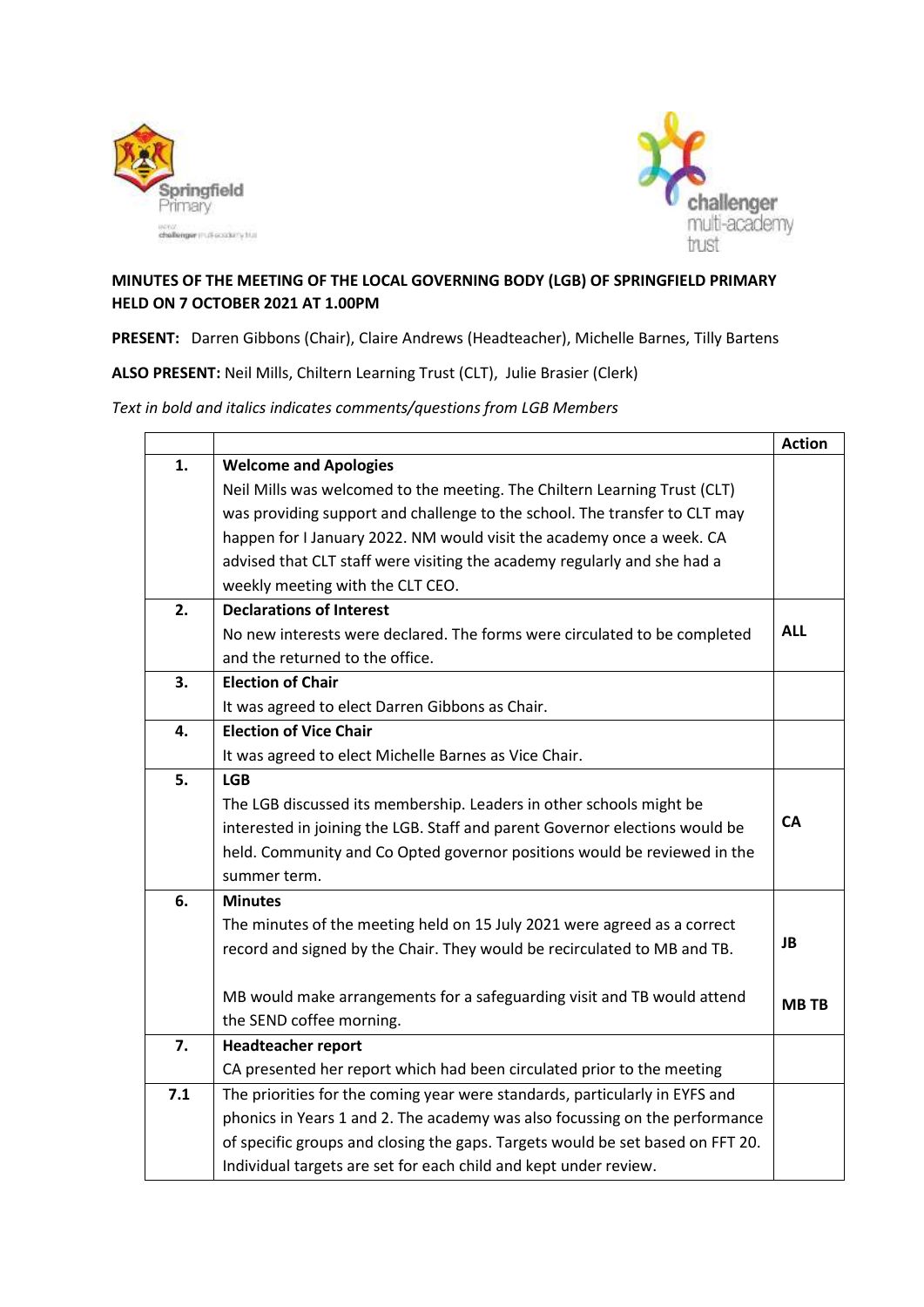| 7.2  | Year 6 was a tricky cohort. Pupils were working hard. A lot of strategies were  |  |
|------|---------------------------------------------------------------------------------|--|
|      | in place, with strong targeted intervention. The KS1 data for the current Year  |  |
|      | 6 would be the first official CMAT data. It was important to show good          |  |
|      | progress and attainment. Most FFT benchmarks for Springfield are at FFT5.       |  |
|      | The academy was confident about attainment and progress at KS1 and will be      |  |
|      | working hard for these at Year 6.                                               |  |
|      | Are SATS being done this year?                                                  |  |
|      | Yes                                                                             |  |
| 7.3  | Year 2 phonics screening was about to be completed. SEND was also an            |  |
|      | improvement priority. A new SENCO was in post. The academy were working         |  |
|      | with CLT SEND consultant. A provision map had been introduced which was         |  |
|      | being honed and adapted. SLT were doing walk throughs to ensure that the        |  |
|      | SEND register was accurate. The support needed was being updated.               |  |
| 7.4  | Some pupils had Educational Health and Care (EHC) plans. The academy was        |  |
|      | working to set up a provision for SEND pupils. CA was working with SLT and      |  |
|      | the LA on a Service Level Agreement. The provision was working well with        |  |
|      | good feedback from the Educational Psychologist and the LA as well as an        |  |
|      | independent therapist om impact.                                                |  |
| 7.5  | In EYFS there was a new national framework. The academy was an early            |  |
|      | adopter of the framework. The Early Learning Goals have changed. Gaps in        |  |
|      | learning have been identified and there has been a change in staffing for this  |  |
|      | cohort. There was a positive environment.                                       |  |
| 7.6  | There was clear evidence in EYFS of the academy's work. CA continued to         |  |
|      | push hard for a EYFS outside area and was looking to secure ring fenced         |  |
|      | funding for this. It was hoped the work would start after Christmas.            |  |
| 7.7  | Did the £25,000 academy conversion funding come back to Springfield?            |  |
|      | There is an agreement that a proportion of funding will come back to the        |  |
|      | academy once the transfer to CLT has taken place - this will be in the region   |  |
|      | of £145,000.                                                                    |  |
| 7.8  | Safeguarding - the report set out the work being done. The academy was          |  |
|      | increasing its community links. Coffee mornings were being held. Part of the    |  |
|      | school improvement priorities covered sexual harassment, as set out in the      |  |
|      | KCSIE guidance. The academy was working with CLT on this and preparing          |  |
|      | information for parents. This would be an area covered by Ofsted.               |  |
| 7.9  | Curriculum - middle leaders were being held to account and there was a          |  |
|      | growing capacity to lead. SC was taking the lead on the curriculum and was      |  |
|      | very positive. He was also supporting Early Careers Teachers - this required 2  |  |
|      | to 3 days of work per week. The first year involved a lot of intensive support, |  |
|      | with less in the second year.                                                   |  |
| 7.10 | The consultant for Resilient Reader had visited the academy and his report      |  |
|      | showed the programme had had a great impact on reading standards.               |  |
|      | Where are the groups for KS1?                                                   |  |
|      | FFT relies on census information and this had not been done for Pupil           |  |
|      | Premium because of Covid. FFT was therefore unable to report on this group.     |  |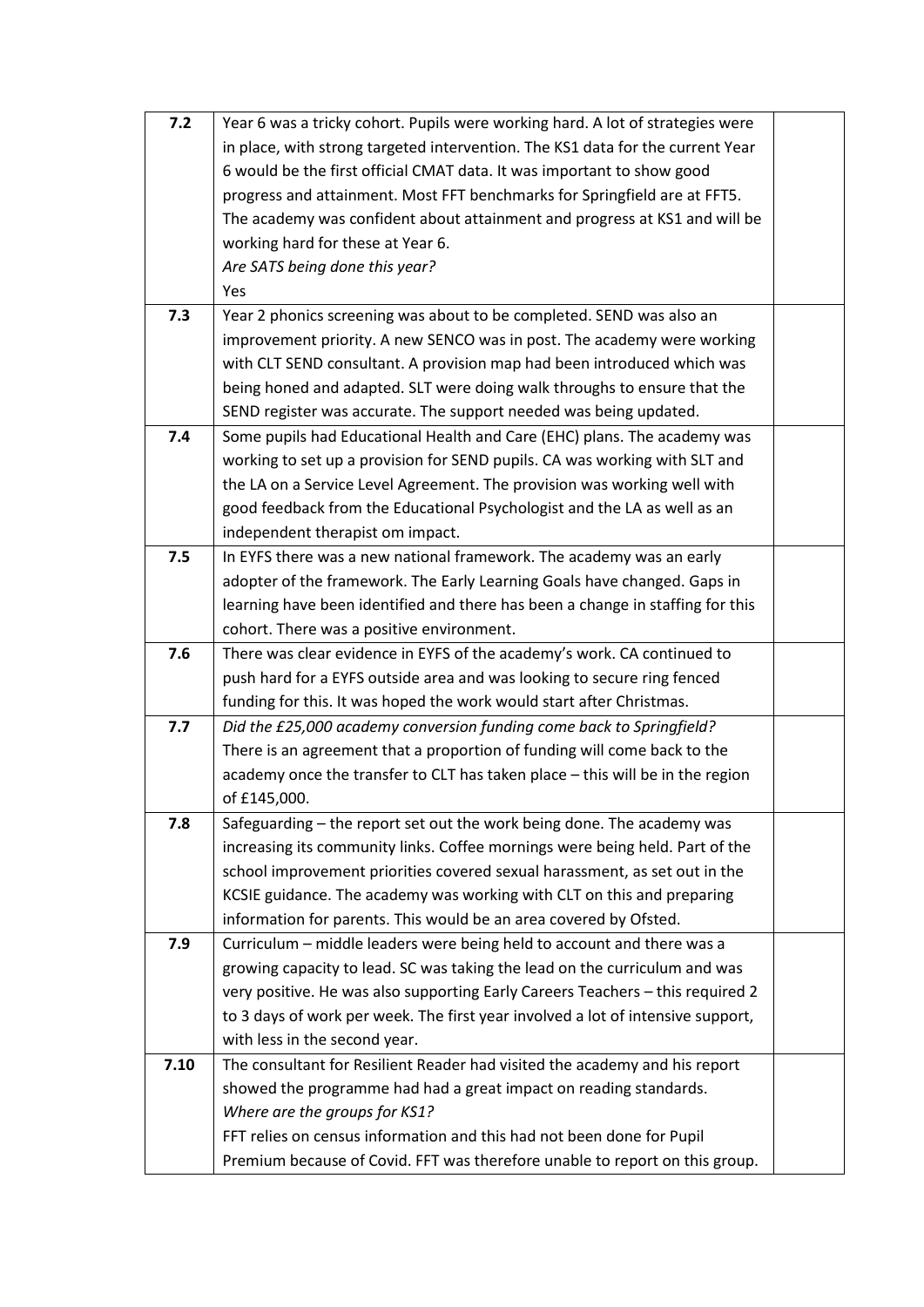|      | The DfE view on verifying groupings was awaited. The academy does have                                                                                          |           |
|------|-----------------------------------------------------------------------------------------------------------------------------------------------------------------|-----------|
|      | information but was awaiting DfE verification. Covid has increased the                                                                                          |           |
|      | number of pupil premium children.                                                                                                                               |           |
| 7.11 | Do parents get asked annually to complete pupil premium forms?                                                                                                  |           |
|      | Yes - this is done every January in time for the census. The LA then does the                                                                                   |           |
|      | assessments. Often pupil premium entitlement is not taken up in lower age                                                                                       |           |
|      | groups. This will be mentioned at parents evening.                                                                                                              |           |
| 7.12 | What is the position on staffing?                                                                                                                               |           |
|      | The academy is in a strong place $-$ there is a good atmosphere. Teaching staff                                                                                 |           |
|      | have settled in well and are holding teaching assistants to account. CLT are                                                                                    |           |
|      | supporting on HR procedures. There is quite a lot of staff absence.                                                                                             |           |
|      | Attendance reviews are held as appropriate.                                                                                                                     |           |
|      | Are teaching assistants consulted about which year groups they work in?                                                                                         |           |
|      | Yes, and expectations on the role are being made clear. Careful thought is                                                                                      |           |
|      | given as to how the pairings are put together.                                                                                                                  |           |
| 7.13 | Is there any staff unease about the transfer to CLT?                                                                                                            |           |
|      | Yes. CA has given reassurance that if staff are performing their role well, there                                                                               |           |
|      | is no need for concern.                                                                                                                                         |           |
|      | Does this have any impact on the pupils?                                                                                                                        |           |
|      | No.                                                                                                                                                             |           |
|      | Does the proportion of support staff align with CLT ratios?                                                                                                     |           |
|      | NM would check this                                                                                                                                             | <b>NM</b> |
| 7.14 | What is morale like in the classroom $-$ is there any tension between teaching                                                                                  |           |
|      | and support staff?                                                                                                                                              |           |
|      | No. CA leads a weekly training session to better empower teaching assistants,                                                                                   |           |
|      |                                                                                                                                                                 |           |
|      | looking at the use of resources and ensuring that they are working with the                                                                                     |           |
|      | pupils and are not engaged in other tasks.                                                                                                                      |           |
| 8    | <b>Curriculum Changes in Response to Covid</b>                                                                                                                  |           |
| 8.1  | Specialist programmes had been introduced. These included NELI in EYFS,                                                                                         |           |
|      | Master in Number for Maths and Central Letters and Sounds for phonics.                                                                                          |           |
|      | How do these respond to Covid?                                                                                                                                  |           |
|      | These programmes were launched in response to Covid. Springfield were                                                                                           |           |
|      | already working with the organisations developing these programmes.                                                                                             |           |
| 8.2  | The Global Curriculum was developed with catch up in mind. The academy is                                                                                       |           |
|      | building on the use of resources through IT. Assessments will be done first.                                                                                    |           |
|      | These will be reviewed and interventions will be put in place after half term.                                                                                  |           |
|      | Is the media suite being used more?                                                                                                                             |           |
|      | Yes. There are also now 4 lap top trolleys and a visualiser in every classroom                                                                                  |           |
|      | so responses can be given straight away.                                                                                                                        |           |
| 9    | <b>Behaviour and Attitudes</b>                                                                                                                                  |           |
| 9.1  | There were no bubbles operating. Staff remain in the classroom. Lunchtimes                                                                                      |           |
|      | and breaktimes are staggered. There are 2 sittings for lunch because of the<br>size of the hall. Children are outside for 30 minutes and then in classrooms for |           |